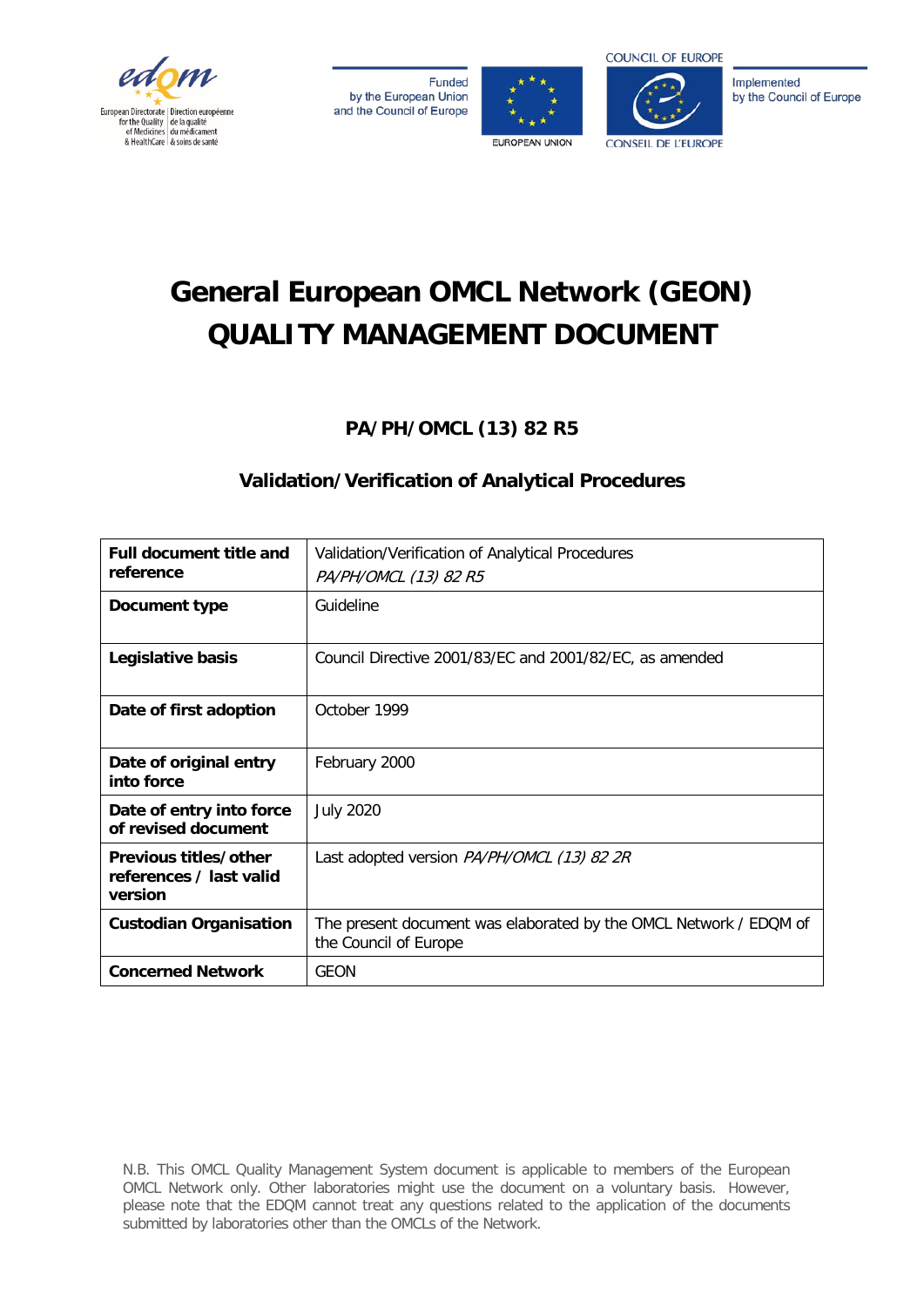Note: Mandatory requirements in this guideline are defined using the terms "shall" or "must". The use of "should" indicates a recommendation. For these parts of the text otherappropriately justified approaches are acceptable. The term "can" indicates a possibility or an example with non-binding character.

#### **INTRODUCTION**

The ICH Guideline on "Validation of Analytical Procedures: Text and Methodology" (Q2) constitute a discussion of the validation characteristics that should be considered during the validation of an analytical procedure (the guideline has also been adopted for veterinary products during VICH discussion). They are primarily addressed to pharmaceutical industry indicating which validation data need to be provided in an application file. These data should demonstrate that the proposed testing and acceptance criteria are sufficiently under control to guarantee reproducible quality of the products at release and adequate control during shelf-life (stability).

As the circumstances under which an OMCL works are different from those of a pharmaceutical company – in most cases no routine analysis, but often responses to be made in a short period of time - the extent of analytical validation/verification requested before performing an analysis needs to be reconsidered. On the other hand, it has in all cases to be guaranteed that the result submitted is reliable. It should also be emphasised here, that adequate reference materials are an important factor in both the performance of the validation/verification studies and the analysis itself. The use of widely accepted reference preparations can in certain circumstances avoid the consideration of some validation characteristics, mainly in the field of biological products: this has then to be justified on a case by case basis. The OMCL may decide the extent required considering the risk factors.

The scope of this document – specifically addressed to OMCLs - is to give guidance on the extent of validation/verification needed, depending on various circumstances i.e. objective of the analysis (e.g. screening for non-compliance), amount of validation data already available (e.g. in case of a method transfer), experience or historical data already available in the individual OMCL (e.g. recovery from a complex matrix; routine use of a standard titration even if different substances are titrated), etc. This document is equally applicable to products of synthetic and of biological origin. It does not address common laboratory practice: for instance guidance concerning the use of the equipment, calibration etc.

This document is a note for guidance, which provides detailed recommendations of the extent of the validation/verification exercise dependent on the category of the analytical procedure; it should be noted that other approaches are always possible. With respect to the new Directive 2010/63/EU on ethical animal use for scientific and educational purposes and the European Convention for the Protection of Vertebrate Animals used for Experimental and Other Scientific Purposes (Council of Europe) special attention is needed for the use of in vivo methods as analytical procedures. All efforts should be made to rationalise and restrict animal use to a necessary minimum based on a thorough analysis of the situation. It should be stressed that this document cannot provide detailed advice for all possible cases where in vivo tests are used. The purpose of this document is to provide general guidance.

In all cases a short description and/or justification of the approach chosen, including the methods, should be described in the internal documentation of the analysis. Validation data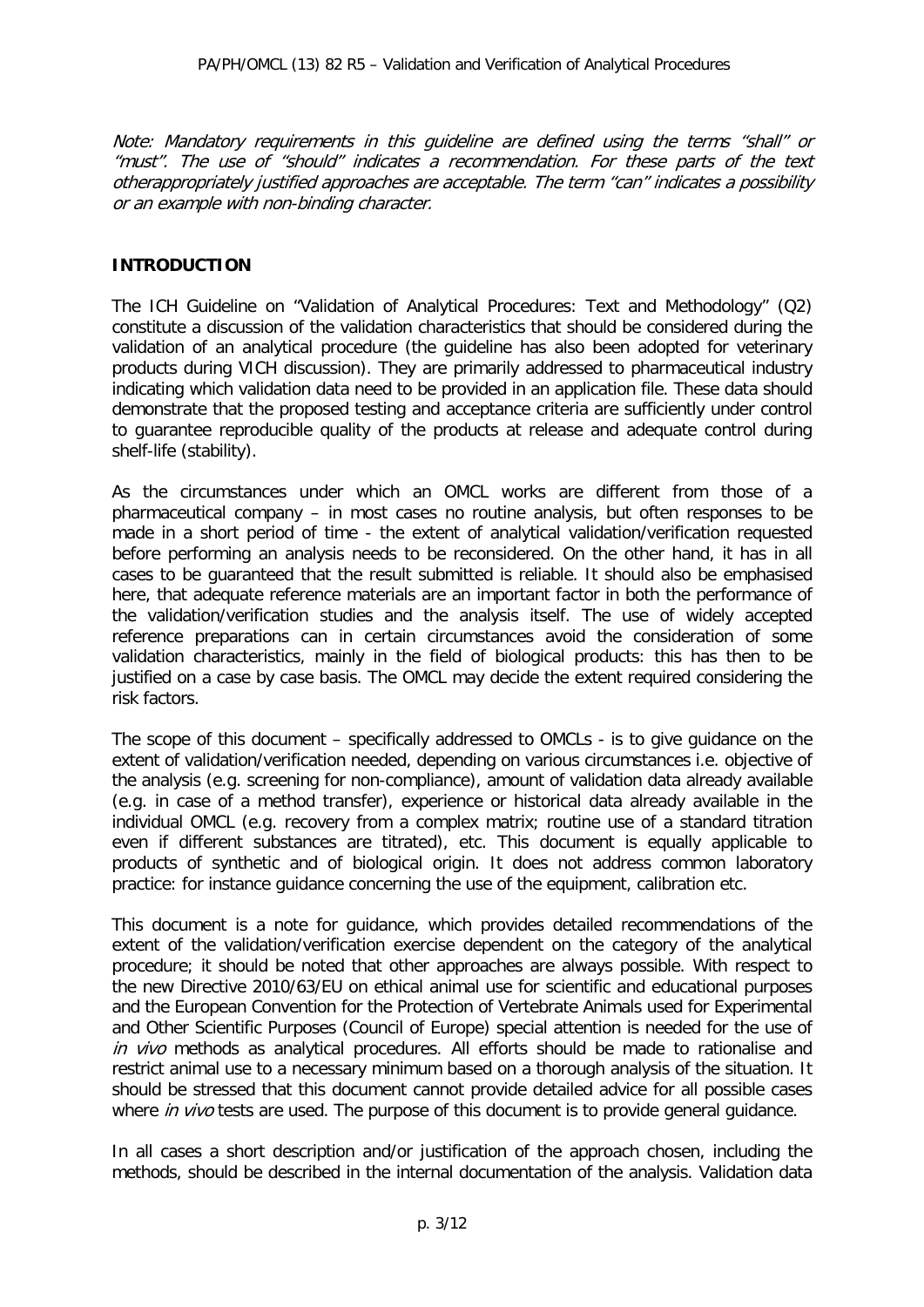of validated methods (compendial, marketing authorisation dossier) should be available. Modifications from the original validated method shall be justified. Depending on the nature of the modifications and the outcome of the risk assessment, supplementary validation or verification activities may be undertaken.

The same definitions as in the ICH document apply.

## **CATEGORIES OF ANALYSIS**

This chapter defines the different analytical situations (categories) which might occur in an OMCL and the corresponding validation characteristics which should be considered. Refer to the current version of the ICH guideline on "Validation of Analytical Procedures: Text and Methodology" (Q2).

Formal validation studies, according to the ICH requirements, must be performed for a new developed method or when for an existing method the validation data must be completed. According to ISO 17025, validation is required for non-standard methods. In the OMCL context, pharmacopoeial methods and validated methods from a Marketing Authorisation are considered to be standard methods.

Verification of Method must be done to show that under actual conditions of use in the individual laboratories the (validated) method is adequate (fit for use). This may be achieved by carrying out the system suitability tests (e.g. resolution in a chromatographic method), controlling sensitivity at the reporting threshold, controlling the completeness of a reaction step (e.g. extraction, hydrolysis reaction) before the actual determination can be performed, verifying the precision of the method etc. This may also be achieved by carrying out a method transfer exercise, in the laboratory that has established the method and the OMCL and the results compared to show equivalence.

In all cases, a short note, explaining the rationale for the chosen approach - depending on the complexity of the analysis required -, should be provided in the internal documentation of the analysis. Deviation from this guideline shall be justified.

Several categories of analysis are considered in Tables 1 – 8: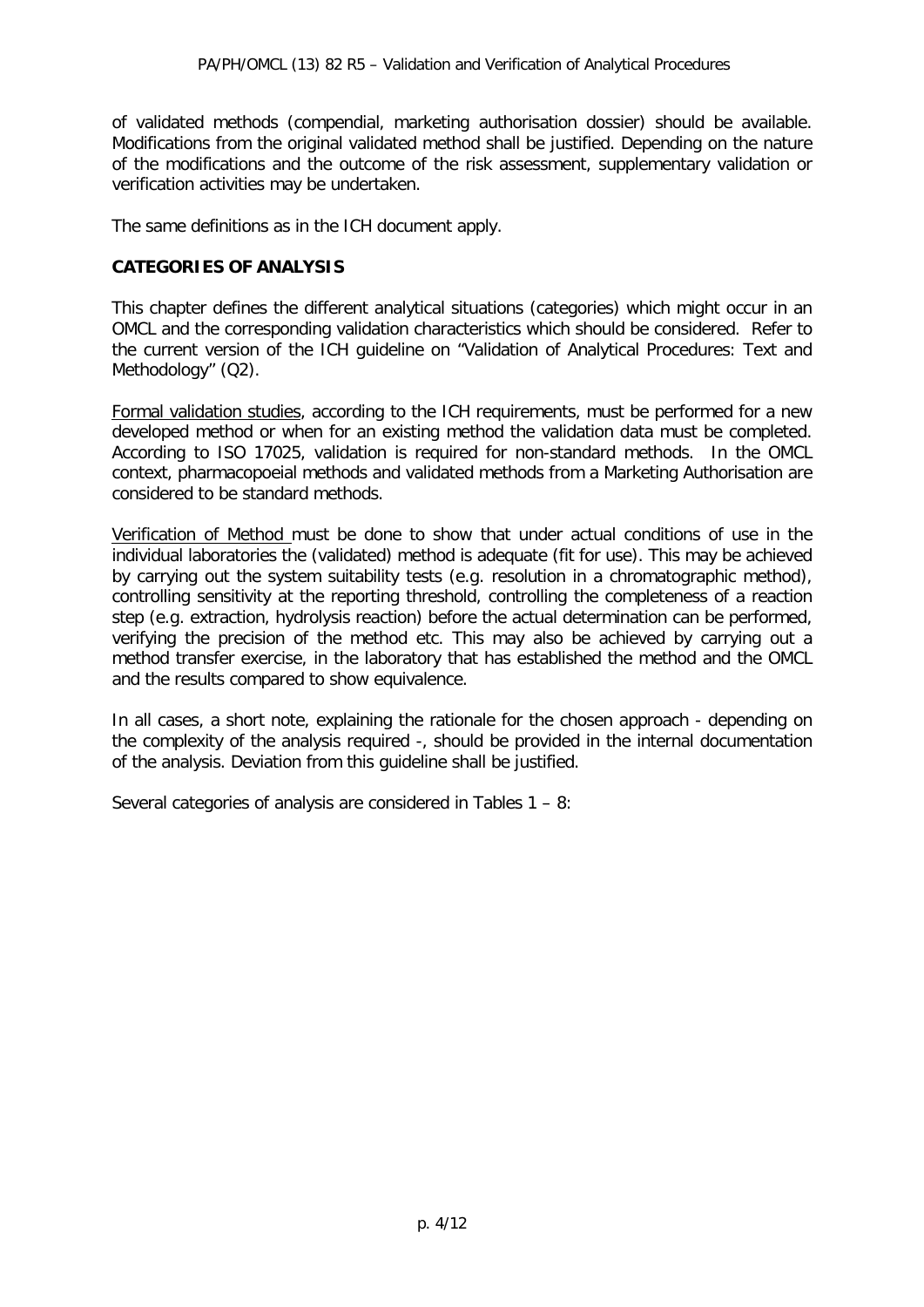#### **Table 1: Method published in the European Pharmacopoeia**

Analytical procedures described in a monograph are considered validated. The OMCL must verify that all reference materials needed are available and the required system suitability tests are performed. For related substances tests, specificity for any known impurities not listed in the monograph (e.g. Ph Eur transparency list) should be verified.

For finished product monographs, the OMCL should verify that any excipients do not interfere in the analysis of the active substance, unless addressed in the monograph.

Note: To fall under this category, the procedures must be described in detail, not for instance as in some cases for biologicals where there is only a general description of the method. The details may come from the published report of the collaborative study (e.g. BSP study reports in Pharmeuropa Bio & Scientific notes)

| <b>Test Samples</b>      | <b>Method</b>             | Checks required by the OMCL                                                |
|--------------------------|---------------------------|----------------------------------------------------------------------------|
| <b>Active Substance</b>  | Identification            | No formal validation required                                              |
|                          | <b>Related Substances</b> | No formal validation required                                              |
|                          | Assav                     | No formal validation required                                              |
| <b>Medicinal Product</b> | Identification            | No formal validation required                                              |
|                          | <b>Related Substances</b> | Specificity: no interference from excipients;                              |
|                          |                           | Reporting threshold (at least the quantitation limit)                      |
|                          | Assay                     | Specificity                                                                |
|                          |                           | Accuracy: mainly recovery, minimum 1 determination.                        |
|                          |                           | Precision (repeatability): around the target test concentration (minimum 2 |
|                          |                           | independent determinations)                                                |
|                          |                           | Linearity at three measuring points in the range around the target value.  |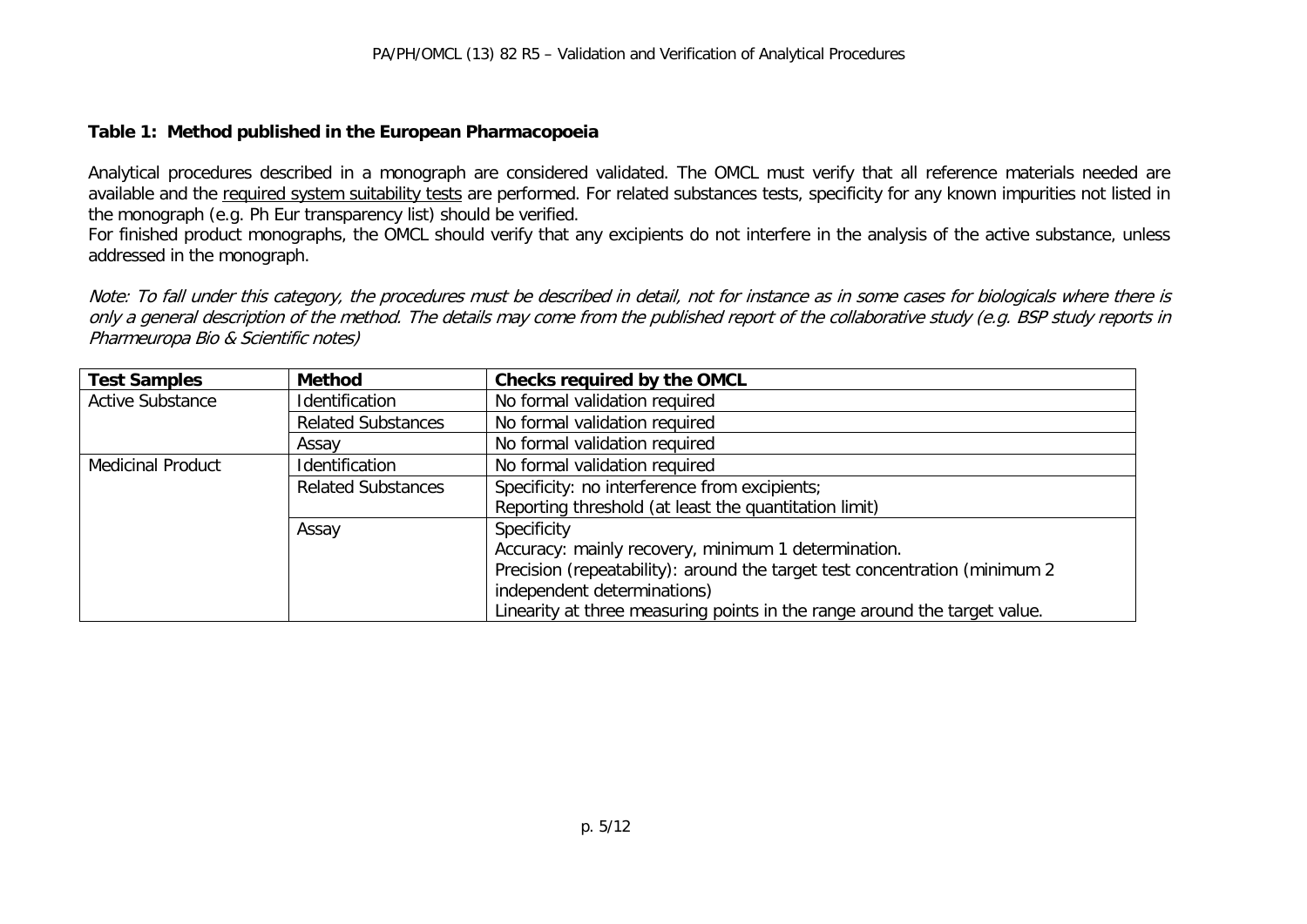## **Table 2: Validated method from a Manufacturer (1st MAH)**

Analytical procedures taken from a marketing authorisation are fully validated by the company.

| <b>Test Samples</b>                            | <b>Method</b>             | <b>Checks required by the OMCL</b>                                                 |
|------------------------------------------------|---------------------------|------------------------------------------------------------------------------------|
| 1 <sup>st</sup> MAH Active Substance           | Any                       | No formal validation required                                                      |
| 1 <sup>st</sup> MAH Medicinal Product          | Anv                       | No formal validation required                                                      |
| 2 <sup>nd</sup> MAH Active Substance           | <b>Identification</b>     | No formal validation required                                                      |
|                                                | <b>Related Substances</b> | Specificity (impurity profile)                                                     |
|                                                |                           | (if the impurity profile is different, further validation data might be necessary) |
|                                                | Assay                     | No formal validation required in case of a titration                               |
|                                                |                           | Stability indicating: see testing for related substances                           |
| 2 <sup>nd</sup> MAH Medicinal Product          | <b>Identification</b>     | No formal validation required                                                      |
|                                                | <b>Related Substances</b> | Specificity (interference of excipients)                                           |
| Comparable formulations (matrix)               |                           | Reporting threshold (quantitation limit)                                           |
| If matrices identical, see 1 <sup>st</sup> MAH |                           | Precision over range                                                               |
| Product above)                                 | Assay                     | Specificity: no interference from excipients                                       |
|                                                |                           | Accuracy: around the target concentration                                          |
|                                                |                           | Repeatability: around the target concentration (minimum 2 independent              |
|                                                |                           | determinations)                                                                    |
|                                                |                           | Linearity at three measuring points in the range around the target value.          |

1st MAH = product made by the MAH who validated the original method used. 2nd MAH = a product made by a different manufacturer for which the original method used has not been specifically validated

Where methods are from old application file(s) with no or insufficient validation data, the supervising Competent Authority should be informed. For the validation characteristics to be considered see Tables 2, 5.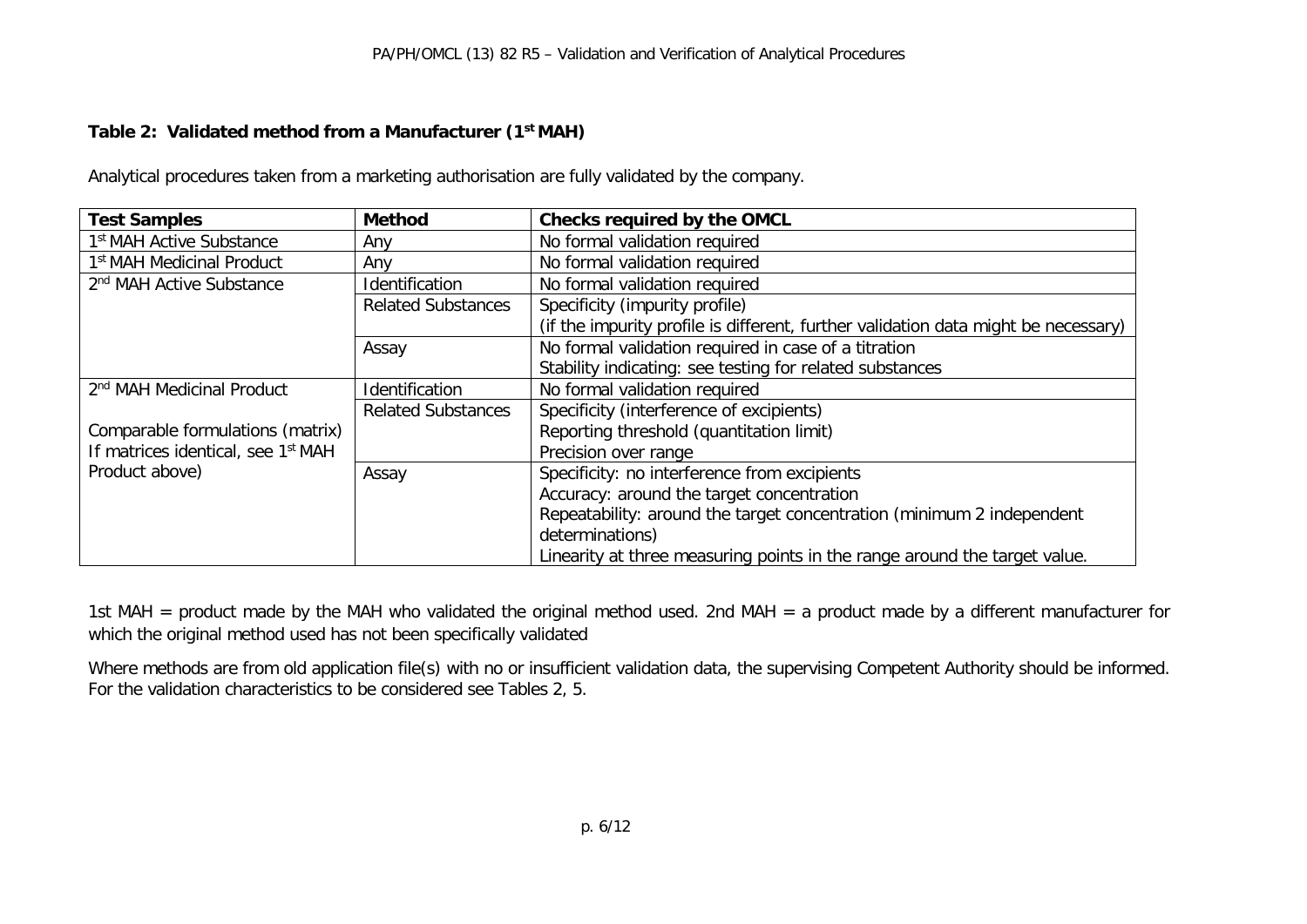## **Table 3: Non-compendial published method**

The validation characteristics to be considered will always depend on the amount of validation data provided. If the method has been fully validated and data published in the literature, then see Table 1. If not, the following should be considered

| <b>Test Samples</b>      | <b>Method</b>             | <b>Checks required by the OMCL</b>                                        |
|--------------------------|---------------------------|---------------------------------------------------------------------------|
| <b>Active Substance</b>  | Identification            | No formal validation required                                             |
|                          | <b>Related Substances</b> | Specificity (impurity profile)                                            |
|                          |                           | Reporting threshold (quantitation limit)                                  |
|                          |                           | Precision over range                                                      |
|                          | Assay                     | Specificity                                                               |
|                          |                           | Accuracy: around the target concentration                                 |
|                          |                           | Repeatability: around the target concentration (minimum 2 independent     |
|                          |                           | determinations)                                                           |
|                          |                           | Linearity at three measuring points in the range around the target value. |
| <b>Medicinal Product</b> | Identification            | No formal validation required                                             |
|                          | <b>Related Substances</b> | Specificity (interference of excipients)                                  |
|                          |                           | Reporting threshold (quantitation limit)                                  |
|                          |                           | Precision over range                                                      |
|                          | Assay                     | Specificity: no interference from excipients                              |
|                          |                           | Accuracy: around the target concentration                                 |
|                          |                           | Repeatability: around the target concentration (minimum 2 independent     |
|                          |                           | determinations)                                                           |
|                          |                           | Linearity at three measuring points in the range around the target value. |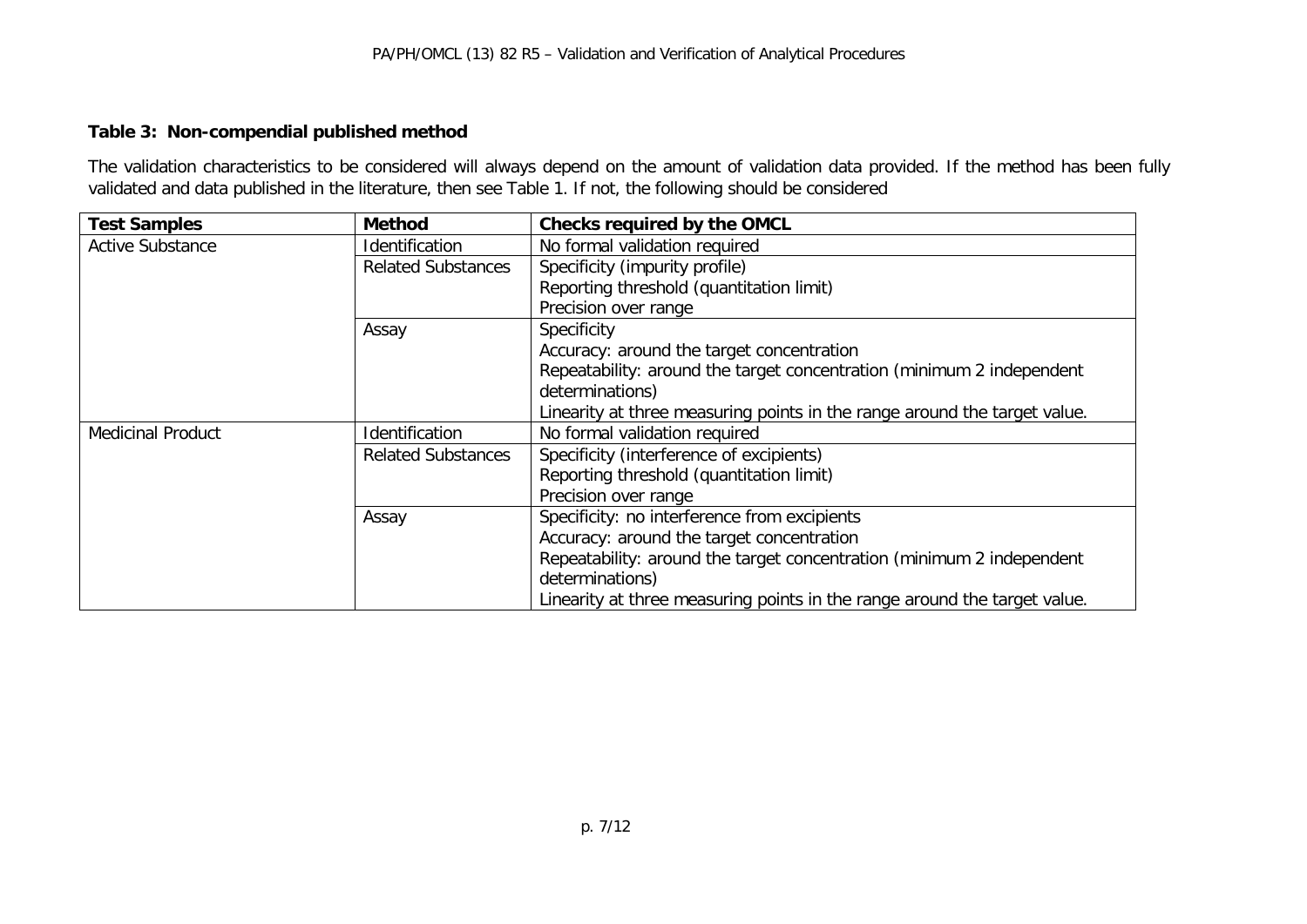### **Table 4: Active Substance method used for a Medicinal Product**

The main factor to be considered here is the influence of the matrix on the analysis including interference from the excipients.

| <b>Test Samples</b>      | <b>Method</b>             | Checks required by the OMCL                                               |
|--------------------------|---------------------------|---------------------------------------------------------------------------|
| <b>Medicinal Product</b> | Identification            | No formal validation required                                             |
|                          | <b>Related Substances</b> | Specificity (interference of excipients)                                  |
|                          |                           | Reporting threshold (quantitation limit)                                  |
|                          |                           | Precision: over the range                                                 |
|                          |                           | Accuracy: over the range                                                  |
|                          | Assay                     | Specificity: no interference from excipients                              |
|                          |                           | Accuracy: around the target concentration                                 |
|                          |                           | Repeatability: around the target concentration (minimum 2 independent     |
|                          |                           | determinations)                                                           |
|                          |                           | Linearity at three measuring points in the range around the target value. |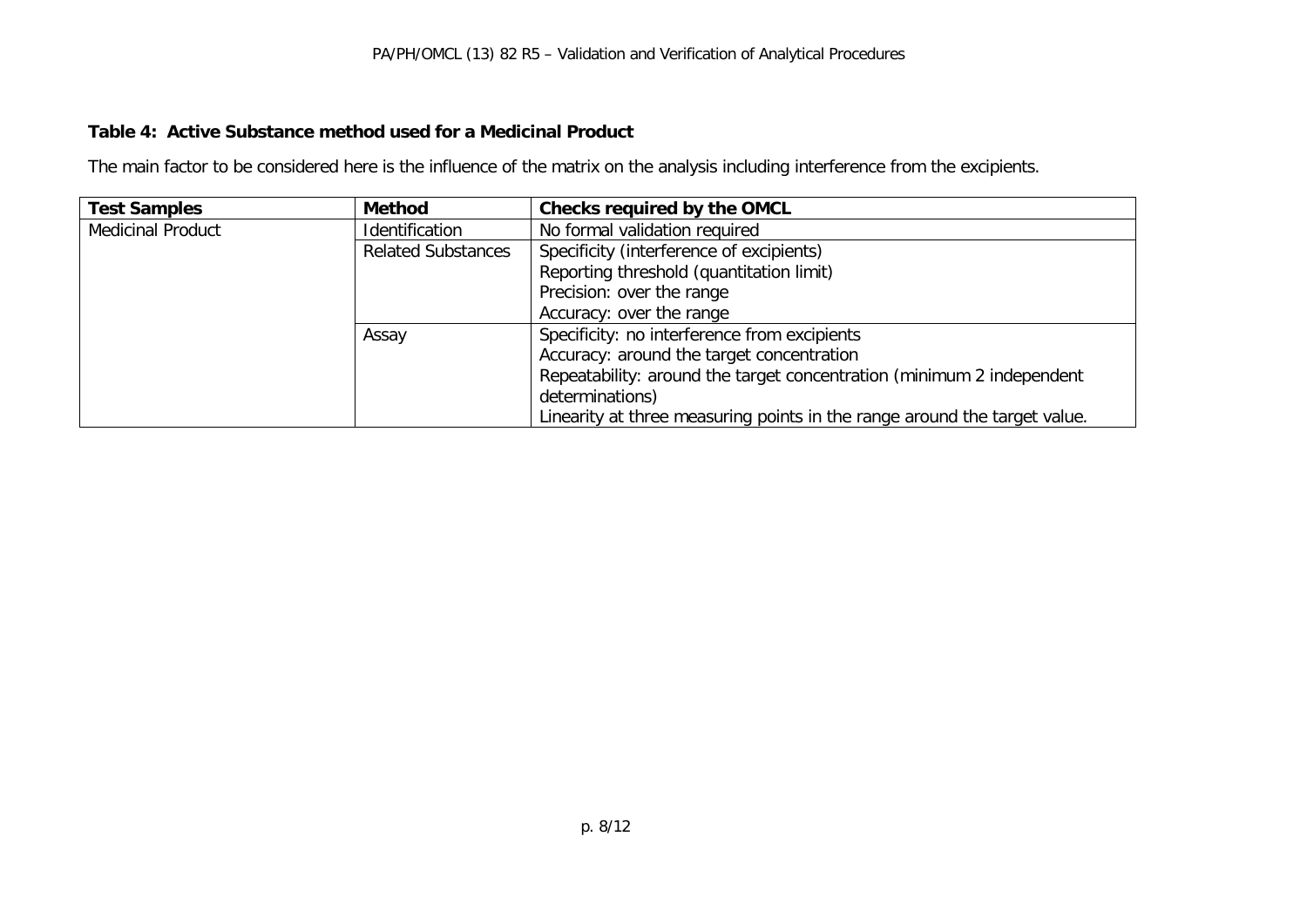## **Table 5: Methods validated to reduce, refine or replace animal use (3Rs)**

| <b>Test Samples</b>      | <b>Method</b> | <b>Checks required by the OMCL</b>                                                                                                                                                                                                                                                                                                                                                                                                                                                                                                                                                                                                                                                                                                                                                                                                                                                                       |
|--------------------------|---------------|----------------------------------------------------------------------------------------------------------------------------------------------------------------------------------------------------------------------------------------------------------------------------------------------------------------------------------------------------------------------------------------------------------------------------------------------------------------------------------------------------------------------------------------------------------------------------------------------------------------------------------------------------------------------------------------------------------------------------------------------------------------------------------------------------------------------------------------------------------------------------------------------------------|
| <b>Active Substance</b>  | Any           | In these cases, the verification will generally involve methods validated                                                                                                                                                                                                                                                                                                                                                                                                                                                                                                                                                                                                                                                                                                                                                                                                                                |
| <b>Medicinal Product</b> |               | through collaborative trials, validated by the manufacturer for a particular<br>product, or validated and published by another laboratory. The validation<br>characteristics to be considered will always depend on the amount of<br>validation data provided.<br>If the method has been fully validated and data is published in the literature<br>or available in the MA dossier, then Table 1 applies (active substance and<br>medicinal product). Elements highlighted in Table 2 may also be relevant in<br>these situations.<br>The OMCL should identify the key parameter(s) which should ensure the<br>precision of the test procedure. Wherever possible the same protocols and<br>reference material should be used in all labs.<br>When a laboratory participated in a collaborative study to develop a method,<br>data generated during the study can also be used in the validation package |
|                          |               | for regular lab use.                                                                                                                                                                                                                                                                                                                                                                                                                                                                                                                                                                                                                                                                                                                                                                                                                                                                                     |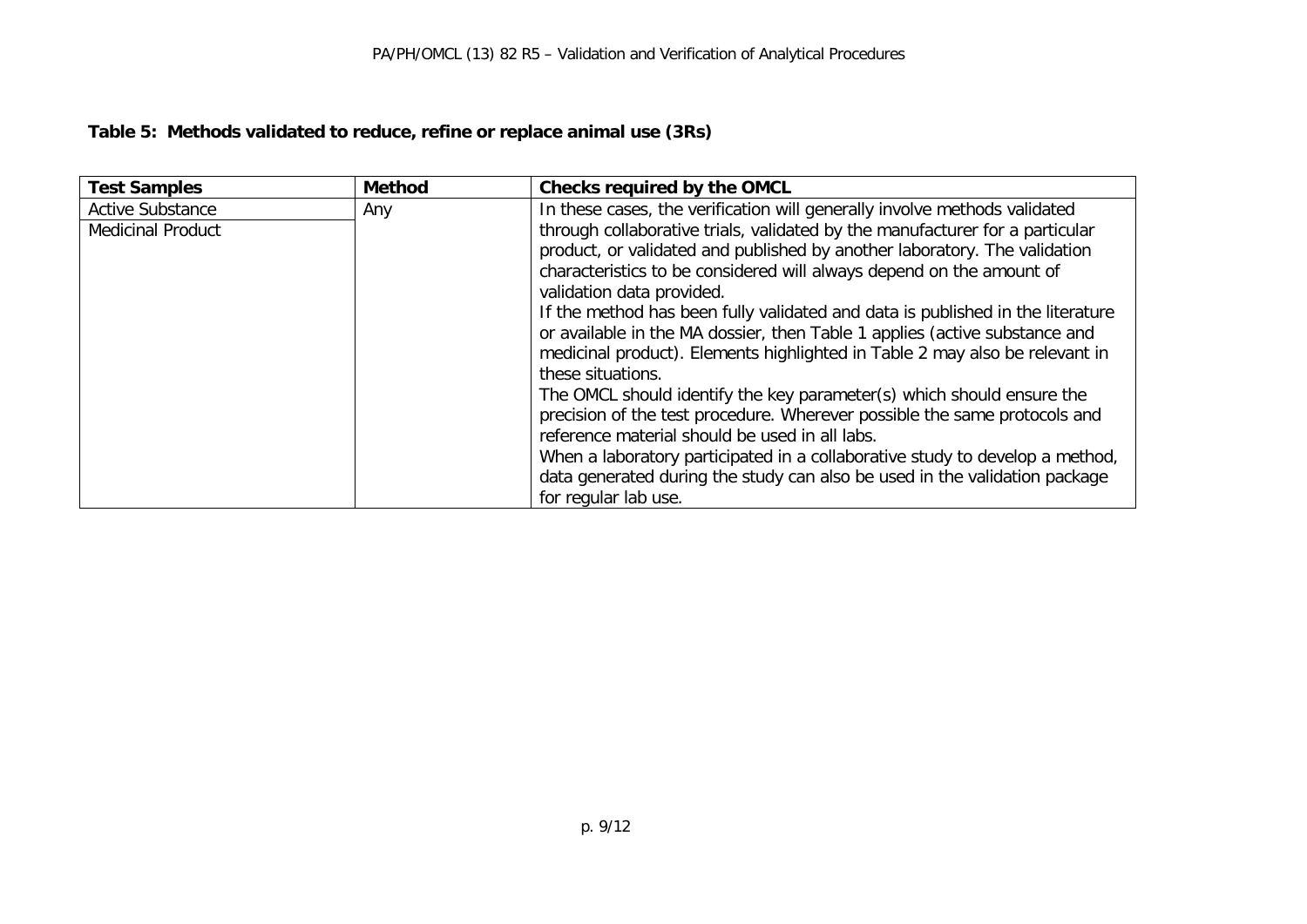#### **Table 6: Screening for non-compliance**

Screening for non-compliance means that the target of the analysis is to detect potential non-compliance of the product with the specifications. This type of screening would be performed when a rapid analysis is requested and/or when no validation data of the method are available. The procedure must in all cases be documented.

If non-compliance is detected, the extent of validation must be expanded, for example by considering to switch to a well-recognised method (compendial method or MAH dossier method).

| <b>Test Samples</b>      | <b>Method</b>              | Checks required by the OMCL                                            |
|--------------------------|----------------------------|------------------------------------------------------------------------|
| <b>Medicinal Product</b> | Identification             | Specificity                                                            |
|                          | <b>Testing for Related</b> | Specificity                                                            |
|                          | substances                 | Reporting threshold (quantification limit)                             |
|                          |                            | Precision over range                                                   |
|                          | Assay                      | Specificity: no interference from excipients and related substances    |
|                          |                            | Precision: around the target test concentration (minimum 2 independent |
|                          |                            | determinations)                                                        |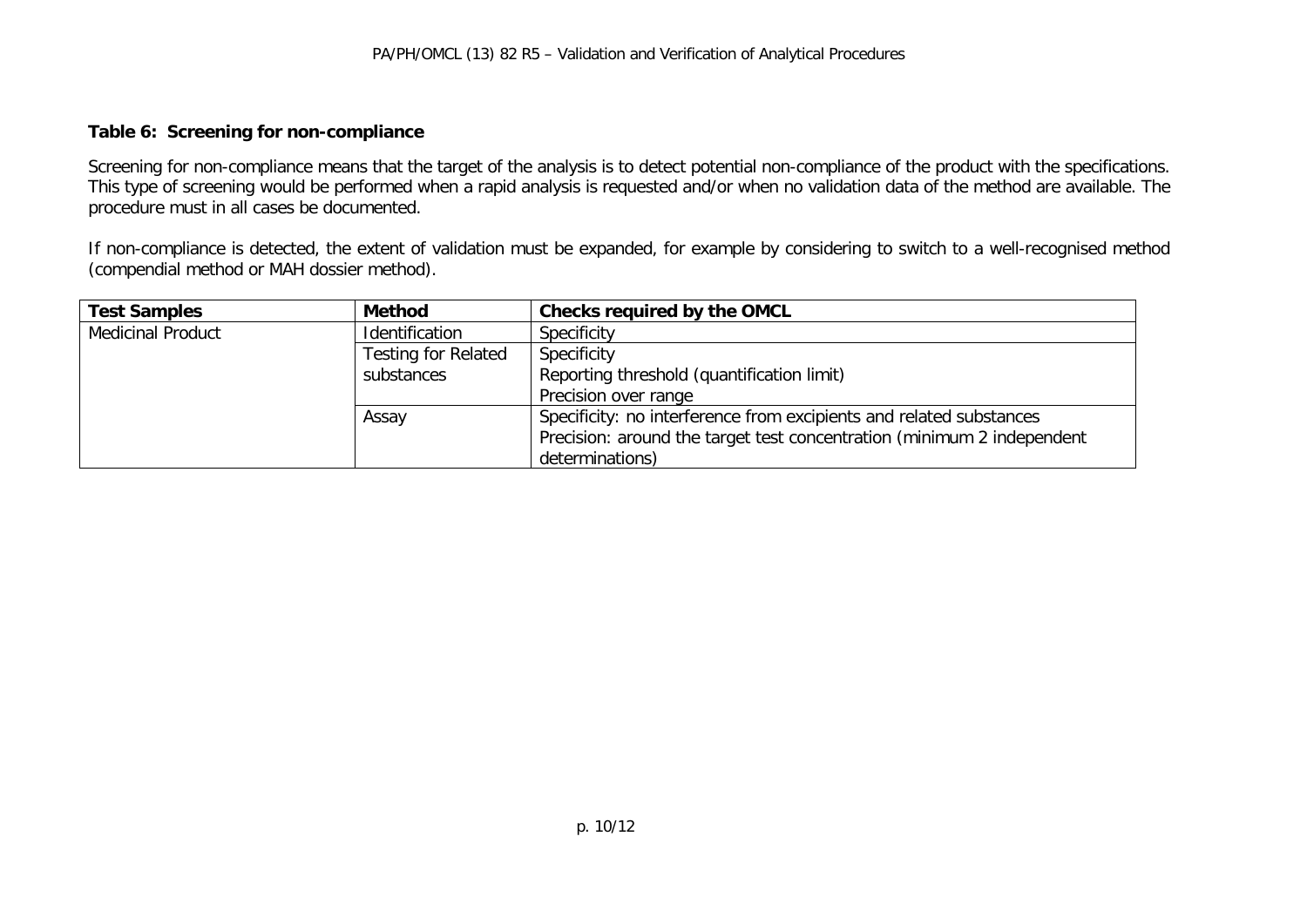#### **Table 7: Screening for unknown product/contaminants**

In these cases, there is a lack of information on the product which must be tested with respect to its label claim (presence or absence of certain substances) or to clarify other aspects asked by the Inspectorate.

Testing to be considered: identification, assay and perhaps purity testing. The first important step is to identify the major components of the product.

| <b>Test Samples</b>      | <b>Method</b>  | <b>Checks required by the OMCL</b>                                        |
|--------------------------|----------------|---------------------------------------------------------------------------|
| <b>Active Substance</b>  | Identification | Specificity                                                               |
|                          | Assay          | Specificity                                                               |
|                          |                | Linearity at three measuring points in the range around the determined    |
|                          |                | value.                                                                    |
|                          |                | Repeatability: around the determined concentration (minimum 2 independent |
|                          |                | determinations)                                                           |
|                          | Contaminants   | Specificity, detection limit and quantitation limit.                      |
| <b>Medicinal Product</b> | Identification | Specificity                                                               |
|                          | Assay          | Specificity: no interference from excipients                              |
|                          |                | Accuracy: around the target concentration                                 |
|                          |                | Repeatability: around the target concentration (minimum 2 independent     |
|                          |                | determinations)                                                           |
|                          | Contaminants   | Specificity, detection limit and quantitation limit.                      |